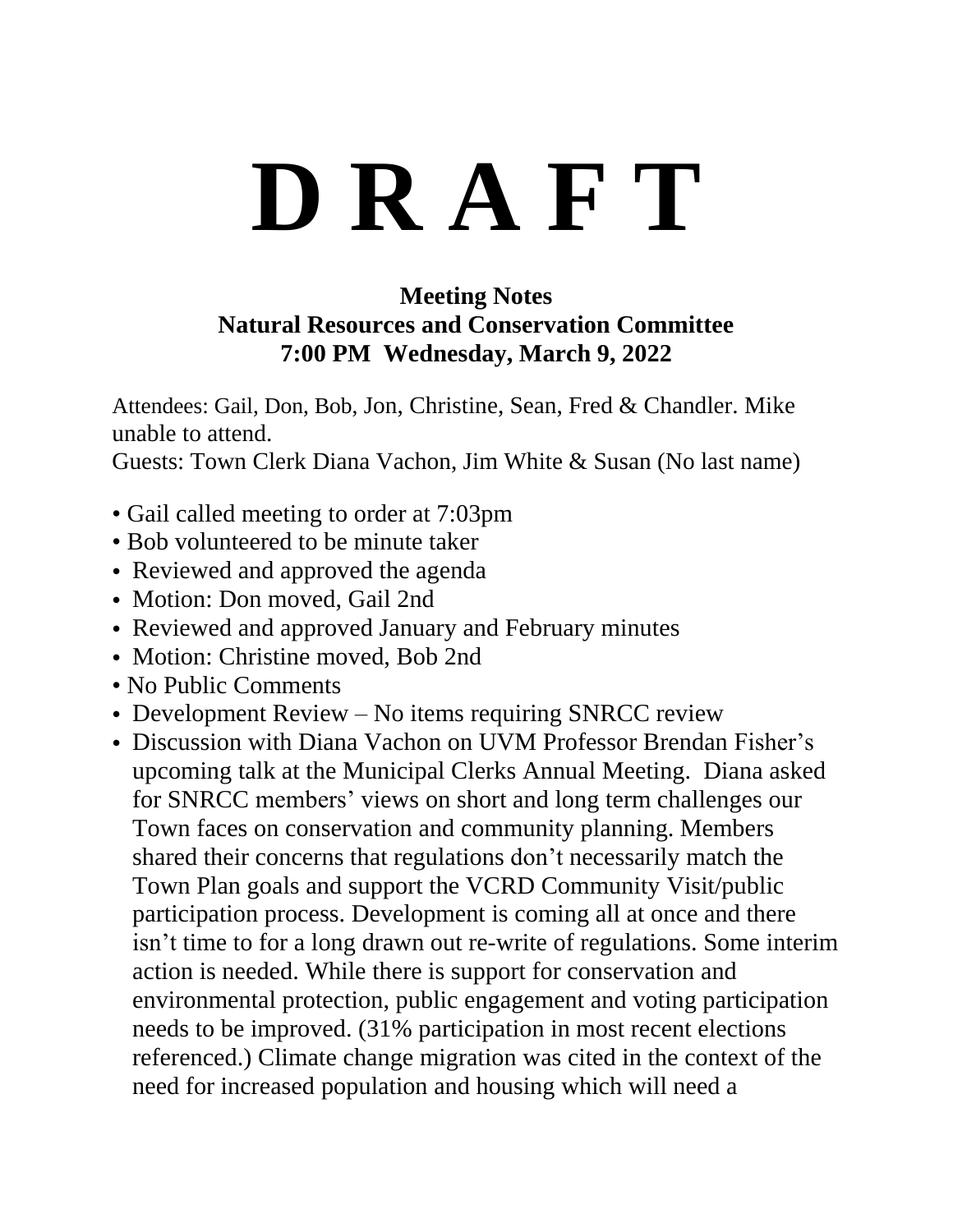framework to address while still protecting the natural environment. SNRCC's ongoing frustration with the unworkable current development review input procedures and efforts to fulfill its advisory role was a recurring theme in the discussion

- Wildlife Habitat Assessment RFP was discussed and Jon's excellent drafting efforts were duly noted. A number of constructive edits were made and it was agreed that the application deadlines should be extended. Bob agreed to help develop the RFP mailing list and it was agreed that Lee and Adele would be asked if they had any additions to the list we compile.
- Meeting Schedule: It was decided that in order to be able to review and submit timely comments in the current unsatisfactory development review process, SNRCC would hold a second meeting date open as needed. The interim meeting schedule would be set for the second and fourth Wednesday of each month knowing it might be difficult to get a quorum every time for the second meeting.
- Community Values Mapping Program: Don presented a grant opportunity, but due to the short timeline and the many other pressing issues facing the SNRCC the consensus was to hold off or now on this program and grant opportunity.
- Due to the hour, Don's briefing on the Shelburne Road Form Based Regulations was reschedule for the next meeting.
- SNRCC strategic planning discussion continued on how to get SNRCC input into the process in a timely way. It was agreed that a clarification of Section 600's role in the regulatory process fit into the "work in progress" method currently underway. Don raised the example of missing a deadline as one way to call attention to the fact that the DRB and Planing Commission process does not work for the SNRCC. Gail suggested members contact select board members individually to push for Town participation in the VCRD Community Visit Program. It was also suggested to invite newly elected select board member Matt Wormser to the next meeting.
- There were no conservation projects pending to require an executive session